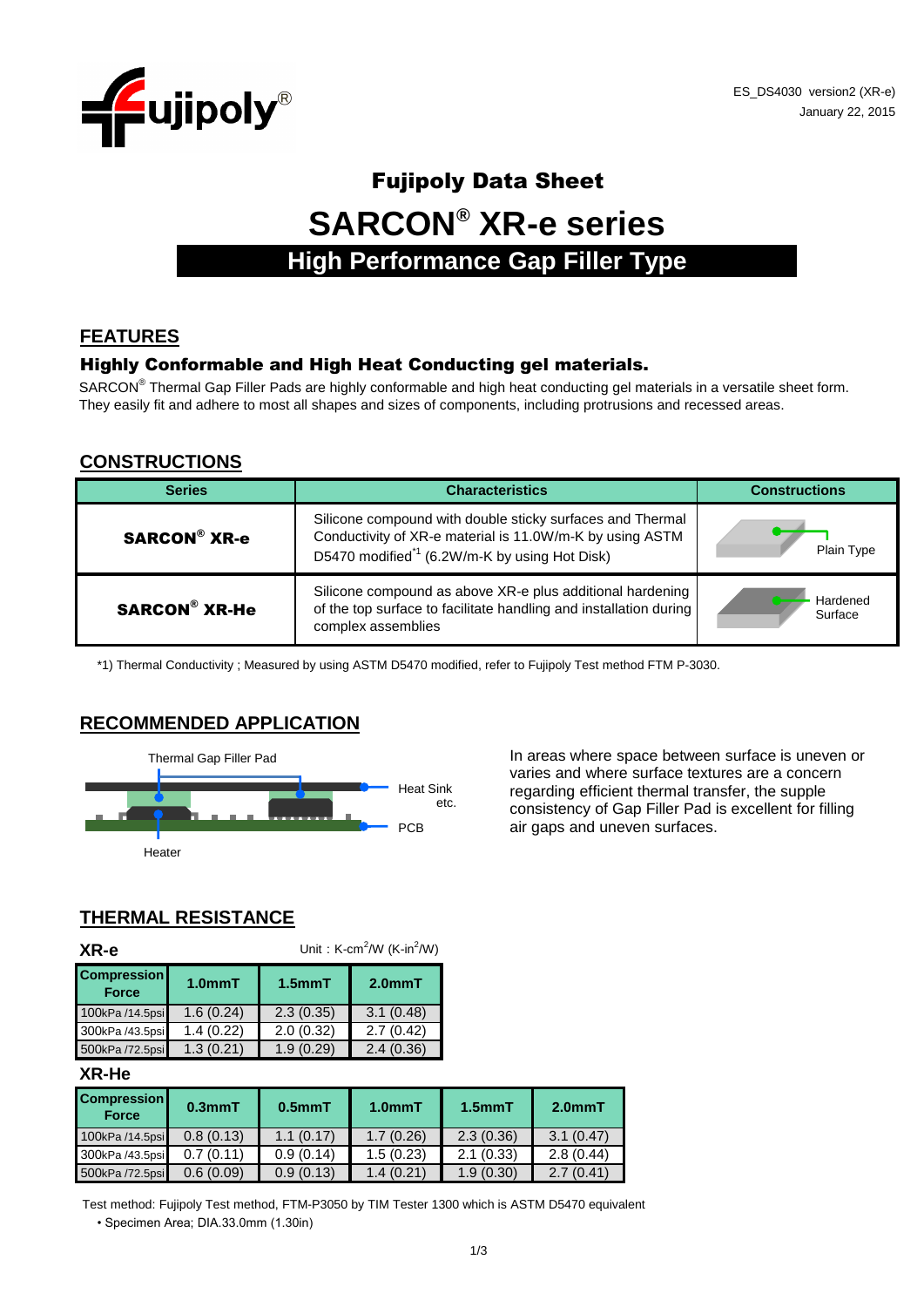## **TYPICAL PROPERTIES**

|            | <b>Properties</b>           | unit                              |      |                         | XR-e                                | <b>Test method</b>    | <b>Specimen</b> |
|------------|-----------------------------|-----------------------------------|------|-------------------------|-------------------------------------|-----------------------|-----------------|
| Physical   | Color                       |                                   |      |                         | <b>Light Gray</b>                   | <b>Visual</b>         |                 |
| Properties | <b>Specific Gravity</b>     |                                   |      |                         | 3.4                                 | ASTM D792             | A               |
|            | <b>Hardness</b>             | Shore OO                          |      |                         | 72                                  | ASTM D2240            | B               |
|            | <b>Highest Value</b>        | (ASKER C)                         |      |                         | (42)                                | (ISO 7619)            |                 |
|            | <b>Tensile Strength</b>     | MPa (psi)                         |      |                         | 0.2(29.0)                           | ASTM D412             | A               |
|            | Elongation                  | $\%$                              |      |                         | 20                                  | ASTM D412             | $\overline{A}$  |
|            | <b>Tear Strength</b>        | N/mm (ppi)                        |      |                         | 1.0(5.7)                            | ASTM D624             | Α               |
| Electrical | <b>Volume Resistivity</b>   | Ohm-m                             |      |                         | $1.0x10^{11}$                       | ASTM D257             | C               |
| Properties | Breakdown Voltage           | kV/mm (volts/mil)                 |      |                         | 18 (457)                            | ASTM D149             | C               |
|            | Dielectric Strength         | kV/mm (volts/mil)                 |      |                         | 14 (336)                            | <b>ASTM D149</b>      | $\mathsf{C}$    |
|            |                             |                                   | 50Hz |                         |                                     |                       |                 |
|            | Dielectric Constant         |                                   | 1kHz |                         | 7.5                                 | ASTM D150             | A               |
|            |                             |                                   | 1MHz |                         | 7.2                                 |                       |                 |
|            |                             |                                   | 50Hz |                         |                                     |                       |                 |
|            | <b>Dissipation Factor</b>   |                                   | 1kHz |                         | 0.018                               | ASTM D150             | $\overline{A}$  |
|            |                             |                                   | 1MHz |                         | 0.008                               |                       |                 |
| Thermal    | <b>Thermal Conductivity</b> | $W/m-K$                           |      |                         | 11.0<br>by ASTM D5470               | ASTM D 5470*1         |                 |
| Properties |                             |                                   |      |                         | 6.2<br>by Hot Disk                  | ISO/CD 22007-2        |                 |
|            | <b>Useful Temperature</b>   | $^{\circ}C$ ( $^{\circ}F$ )       |      |                         | $-40$ to $+150$ ( $-40$ to $+302$ ) |                       |                 |
|            | Low molecular<br>Siloxane   | wt%                               |      | $D_4$ to $D_{20}$ Total | 0.0032 or less                      | Gas<br>Chromatography |                 |
|            | <b>Flame Retardant</b>      | $V-0$<br>$\overline{\phantom{0}}$ |      | <b>UL 94</b>            |                                     |                       |                 |

• Specimen A: 2mmT Specimen B: 60mmW x 120mmL x 20mmT • Specimen C: 120mmW × 120mmL × 1mmT

\*1) Thermal Conductivity ; Measured by using ASTM D5470 modified, refer to Fujipoly Test method FTM P-3030.

| XR-e                               | Unit: $N/6.4$ cm <sup>2</sup> (psi) |              |                     |  |
|------------------------------------|-------------------------------------|--------------|---------------------|--|
| <b>Compression</b><br><b>Ratio</b> | 1.0mmT                              | $1.5$ mm $T$ | 2.0 <sub>mm</sub> T |  |
| 10%                                | 88 (19.9)                           | 80 (18.1)    | 77 (17.5)           |  |
| 20%                                | 263 (59.6)                          | 228 (51.7)   | 200 (45.3)          |  |
| 30%                                | 502 (113.7)                         | 468 (106)    | 431 (97.6)          |  |
| 40%                                | 794 (179.9)                         | 735 (166.5)  | 666 (150.9)         |  |
| 50%                                | 1114 (252.4)                        | 1016 (230.2) | 935 (211.8)         |  |
| Sustain 50%                        | 624 (141.4)                         | 597 (135.3)  | 570 (129.1)         |  |

#### **COMPRESSION FORCE**

#### **XR-He**

| <b>Compression</b><br><b>Ratio</b> | 0.3 <sub>mm</sub> T | 0.5 <sub>mm</sub> T     | 1.0 <sub>mm</sub> T      | $1.5$ mm $T$             | $2.0mm$ T    |
|------------------------------------|---------------------|-------------------------|--------------------------|--------------------------|--------------|
| 10%                                | 44 (10.0)           | 64 (14.5)               | 68 (15.5)                | 124(28.1)                | 158 (35.9)   |
| 20%                                | 214(48.6)           | 278 (63.0)              | 379 (85.8)               | 436 (98.8)               | 485 (109.8)  |
| 30%                                | 392 (88.9)          | $\overline{478(108.3)}$ | $\overline{687}$ (155.6) | $\overline{770}$ (174.5) | 821 (186.0)  |
| 40%                                | 583 (132.2)         | 712 (161.3)             | 992 (224.8)              | 1080 (244.7)             | 1150 (260.5) |
| 50%                                | 796 (180.3)         | 989 (224.1)             | 1278 (289.5)             | 1411 (319.7)             | 1480 (335.3) |
| Sustain 50%                        | 711 (161.1)         | 821 (186.0)             | 1011 (229.0)             | 757 (171.5)              | 634 (143.6)  |

Test method: Measured by ASTM D575-91 for reference

• Specimen Area; DIA.28.6mm (1.13in) • Platen Area; DIA. 28.6mm (1.13in) • Sustain 50%: Sustain 50% at 1 minute later

• Compression Velocity; 5.0mm/minute